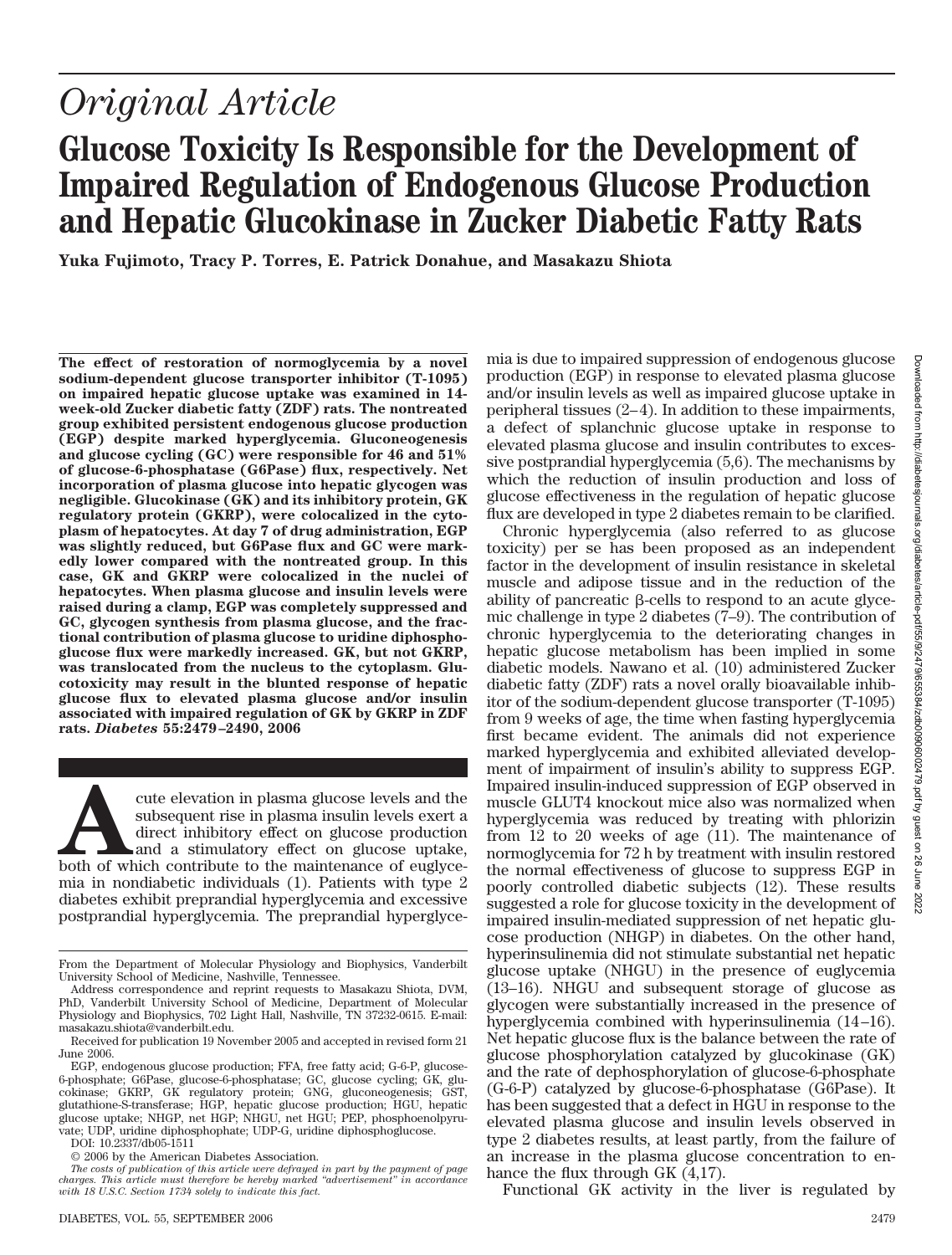changes in the amount of enzyme present due to alteration in its gene transcription, allosteric inhibition by GK regulatory protein (GKRP), and translocation between the nucleus and cytoplasm (18,19). To clarify whether glucose toxicity plays a role in the development of impaired HGU and GK activity in diabetes, we examined the effect of the reduction of hyperglycemia by treatment with T-1095 for 7 days on hepatic glucose flux and expression and intracellular localization of GK and GKRP and GK translocation in hepatocytes in 14-week-old ZDF rats, a model of obese type 2 diabetes.

#### **RESEARCH DESIGN AND METHODS**

Six-week-old male ZDF (ZDF/GmiCrl-*fa/fa*) rats were purchased from Charles River Laboratories (Wilmington, MA) and were fed Formulab Diet 5008 (Purina LabDiet; Purina Mills, Richmond, IN) in an environmentally controlled room with a 12-h light/dark cycle. Surgery was performed to place sterile silicone rubber catheters in the ileal vein, the left common carotid artery, and the right external jugular vein at 11 weeks of age as previously described (20,21).

At 13 weeks of age, the animals, which had >21 mmol/l blood glucose level after a 6-h fast, were divided randomly into three experimental groups: the control group fed Formulab Diet 5008 ad libitum, the T-1095 group fed Formulab Diet 5008 containing 0.1% (wt/wt) T-1095 (Tanabe Seiyaku, Saitama, Japan) ad libitum for 7 days, and the paired-fed group given daily the amount of the diet that matched the food intake in the T-1095 group but without T-1095. Blood samples were taken through the jugular vein catheter at 9 A.M. on days 0 (before starting to feed), 2, 4, and 7. On day 7, the animals were fasted for 6 h and used for either a refeeding or glucose kinetic study. All experiments were conducted in accordance with the *Guide for the Care and Use of Laboratory Animals* of both the U.S. Department of Agriculture and National Institutes of Health. All protocols were approved by the Vanderbilt University Institutional Animal Care and Use Committee.

In the refeeding experiment, the animals in the T-1095 treatment and paired-fed groups were allowed access to the Formulab Diet 5008 with and without compound 0.1% (wt/wt) T-1095, respectively, for 60 min. The animals were allowed to access water freely. Blood samples were taken through the arterial catheter.

In the glucose kinetic studies, each study consisted of a 2-h tracer equilibration ( $-180$  to  $-60$  min) and a 1-h control ( $-60$  to 0 min), followed by a 2-h test period (0-120 min). At  $-180$  min, both  $[2<sup>3</sup>H]$  and  $[3<sup>3</sup>H]$  glucose were given at  $60 \mu$ Ci in a bolus through the jugular vein catheter followed by continuous infusion at  $0.6 \mu\text{Ci/min}$ . In the basal studies, during the test period the animals were kept without additional treatment. In the clamp studies, somatostatin was infused through the jugular vein catheter at  $3 \mu g \cdot kg^{-1}$ .  $min^{-1}$  in order to inhibit endogenous insulin and glucagon secretion. Insulin and glucagon were infused into the hepatic portal circulating system through the ileal vein catheter at 6 mU  $\cdot$  kg<sup>-1</sup>  $\cdot$  min<sup>-1</sup> and 2.6 ng  $\cdot$  kg<sup>-1</sup>  $\cdot$  min<sup>-1</sup>, respectively. Plasma glucose levels were maintained at  $\sim$ 24 mmol/l by infusion of 50% glucose solution through the jugular vein catheter at a variable rate. At 110 min, [U-<sup>14</sup>C] alanine was given at 200  $\mu$ Ci in a bolus through the arterial catheter followed by continuous infusion at 10  $\mu$ Ci/min. Blood samples were obtained via the arterial catheter. Blood glucose levels were monitored using HemoCue (HemoCue, Mission Viejo, CA). To maintain the hematocrit levels, erythrocytes were washed with saline, resuspended in saline, and readministered to each animal. At the end of each experiment, the animal was anesthetized with an intravenous infusion of sodium pentobarbital (40 mg/kg) and a laparotomy was performed immediately. The median lobe of the liver was excised and dropped into ice-cold PBS for immunohistochemical analysis. The left lobe of the liver and skeletal muscle (vastus lateralis) were frozen in situ using Wollenberger tongs precooled in liquid nitrogen. This procedure took  $<\!\!20$  s from the point of successful anesthesia.

**Enzyme activities.** For GK, hexokinase, and G6Pase activities measurements, 200 mg of freeze-clamped livers were homogenized in 2 ml of buffer containing 50 mmol/l HEPES, 100 mmol/l KCl, 1 mmol/l EDTA, 5 mmol/l MgCl<sub>2</sub>, and 2.5 mmol/l dithioerythritol (22). Homogenates were centrifuged at 100,000*g* for 45 min to sediment the microsomal fraction. The postmicrosomal fraction (10  $\mu$ I) was assayed in a medium (1 ml), pH 7.4 at 37 $^{\circ}$ C, containing 50 mmol/l HEPES; 100 mmol/l KCl; 7.5 mmol/l  $MgCl<sub>2</sub>$ ; 5 mmol/l ATP; 2.5 mmol/l dithioerythritol; 10 mg/ml albumin; 0.5, 8, and 100 mmol/l glucose; 0.5 mmol/l NAD<sup>+</sup>; and 4 units/ml of G-6-P dehydrogenase (*Leuconostoc mesenteroides*). The reaction was initiated by the addition of ATP, and the rate of NAD reduction was recorded at 340 nm for 30 min. Glucose phosphorylation by hexokinase was determined as the absorbance change in the presence of 0.5

mmol/l glucose minus the absorbance change in the absence of glucose under conditions in which the absorbance was increasing linearly between 10 and 30 min. Glucose phosphorylation by GK was determined as the absorbance change in the presence of 8 or 100 mmol/l glucose minus the absorbance change in the presence of 0.5 mmol/l glucose under conditions in which the absorbance was increasing linearly between 10 and 30 min. G6Pase activity was measured as described by Lange et al. (23). The sedimental fraction (50  $\mu$ ) was incubated with 0.5, 1.0, 2.5, 5.0, and 10.0 mmol/l G-6-P. The reaction was carried out at 37°C and stopped after 20 min with a solution containing acid molybdate, with two-ninths volumes of 10% SDS and one-ninth volume of 10% ascorbic acid. It was then incubated for 1 h at 37°C, and the absorbance was read at 820 nm. A standard curve was constructed using different concentrations of Pi. Glycogen synthase and phosphorylase activities in the liver were measured using the method described by Golden et al. (24).

**Immunostaining and Western blot analysis for GK and GKRP.** The immunostaining for GK and GKRP expression and the quantitative image analysis of the immunofluorescences were performed as previously reported (20,21). Briefly, one of serial sections (4 mm) was incubated with an equivolume mixture of sheep anti-rat glutathione-S-transferase (GST)-GK serum and rabbit anti-rat GST-GKRP serum, and the other was incubated with an equivolume mixture of preimmune sheep and rabbit serum. After being washed with 0.1% Triton X-100/PBS, these serial sections were incubated with Cy3-conjugated donkey anti-sheep IgG and Cy5-conjugated donkey anti-rabbit IgG as well as YoPro-1. Quantitative image analysis of Cy3 (GK) and Cy5 (GKRP) immunofluorescence in the nucleus and the cytoplasm of hepatocytes was performed using a Zeiss LSM 510 confocal laser scanning microscope. The internal He/Ne laser and external argon-krypton laser were used at 543, 647, and 488 nm that optimally excite Cy3, Cy5, and YoPro-1 fluorescence, respectively. After the transfer of image files to a Power Macintosh Imaging workstation, the image was converted to tag image file format, and the individual cells were quantified using nuclear/cytoplasmic pixel density rationing with National Institutes of Health Image (v. 1.56). Three and five microscopic areas were randomly selected in the section incubated with the preimmune and immune serum, respectively. In the first step, to detect clear Cy3 and Cy5 immunofluorescence signals in the nucleus, we selected cells that exhibited the immunoreactive area with YoPro-1 (a cross-sectional area of the nucleus) above  $18 \times 18$  pixel area. In the second step, to assess nonspecific (background) immunofluorescence, Cy3 and Cy5 immunofluorescence in the nucleus and cytoplasm were measured in all the selected cells in the selected microscopic area of the section incubated with preimmune serum. In the third step, to quantify GK distribution and translocation, we selected cells with a higher immunofluorescence intensity of Cy5 (GKRP) in the nucleus compared with the serial section stained with preimmune serum. A total of 10–20 cells were Cy5 positive in each microscopic field, and thus the total number of the chosen cells was  $50-100$  cells for each section. For each cell, a round,  $18 \times 18$ pixel area (181 square pixels) was analyzed in the nucleus and the cytoplasm by measuring mean pixel density (range 0–255 gray-scale levels). The ratios of nuclear to cytoplasmic fluorescence of GK and GKRP were determined by digital image analysis, using Scion Image and averaged for each animal. The average value was normalized to that in the standard liver sample, stained on the same day. The results for each group were expressed as the means  $\pm$  SE of the normalized value in five animals. Western blot analyses of GK and GKRP were performed with the anti-rat GST-GK and GST-GKRP sera that were used for immunohistological staining described above.

**Metabolites in blood and tissue.** The glycogen in liver and skeletal muscle, G-6-P concentration in liver, plasma triglycerides and nonesterified free fatty acids (FFAs), insulin, and glucagon; blood lactate; and alanine were determined as previously described (21).

To determine the specific activity of  $[2<sup>3</sup>H]$  and  $[3<sup>3</sup>H]$  glucose, plasma was deproteinized using  $Ba(OH)_{2}$  and  $ZnSO_{4}$ . After centrifugation, the supernatant was passed through cation and anion (Dowex 50 W  $\times$  8 and Amberlite IRA-67, respectively; Sigma-Aldrich, St. Louis, MO) exchange columns to remove [<sup>14</sup>C]-labeled intermediates. [2<sup>\_3</sup>H] and [3<sup>\_3</sup>H] glucose radioactivity in plasma glucose and glycogen glucose were determined by selective enzymatic detritiation of [2<sup>-3</sup>H] glucose (25). External standards of [2<sup>-3</sup>H] and [3<sup>-3</sup>H] glucose suspended in control rat plasma were processed in parallel with each assay to calculate the degree of detritiation of each isotope during each sample plasma assay. Overall completion of detritiation of  $[2\textsuperscript{-3}H]$  glucose was  $97.2 \pm 0.4\%$ , while  $99.8 \pm 0.3$ % of  $[3.3]$  glucose remained intact. Plasma specific activity of  $[2<sup>3</sup>H]$  and  $[3<sup>3</sup>H]$  glucose (dpm/ $\mu$ mol) were determined by the method of DeBodo et al. (26).

The liver contents of uridine 5 -diphosphate-glucose (UDP-G) and UDPgalactose were obtained through two sequential chromatographic separations according to a modification (21) of the method of Giaccari and Rossetti (27). The amount of  $[{}^{3}H]$  and  $[{}^{14}C]$  radioactivity in each fraction was measured.

To determine the concentration and  $[$ <sup>14</sup>C] radioactivity of phosphoenolpyruvate (PEP) in the liver, frozen liver samples (750 mg) were homogenized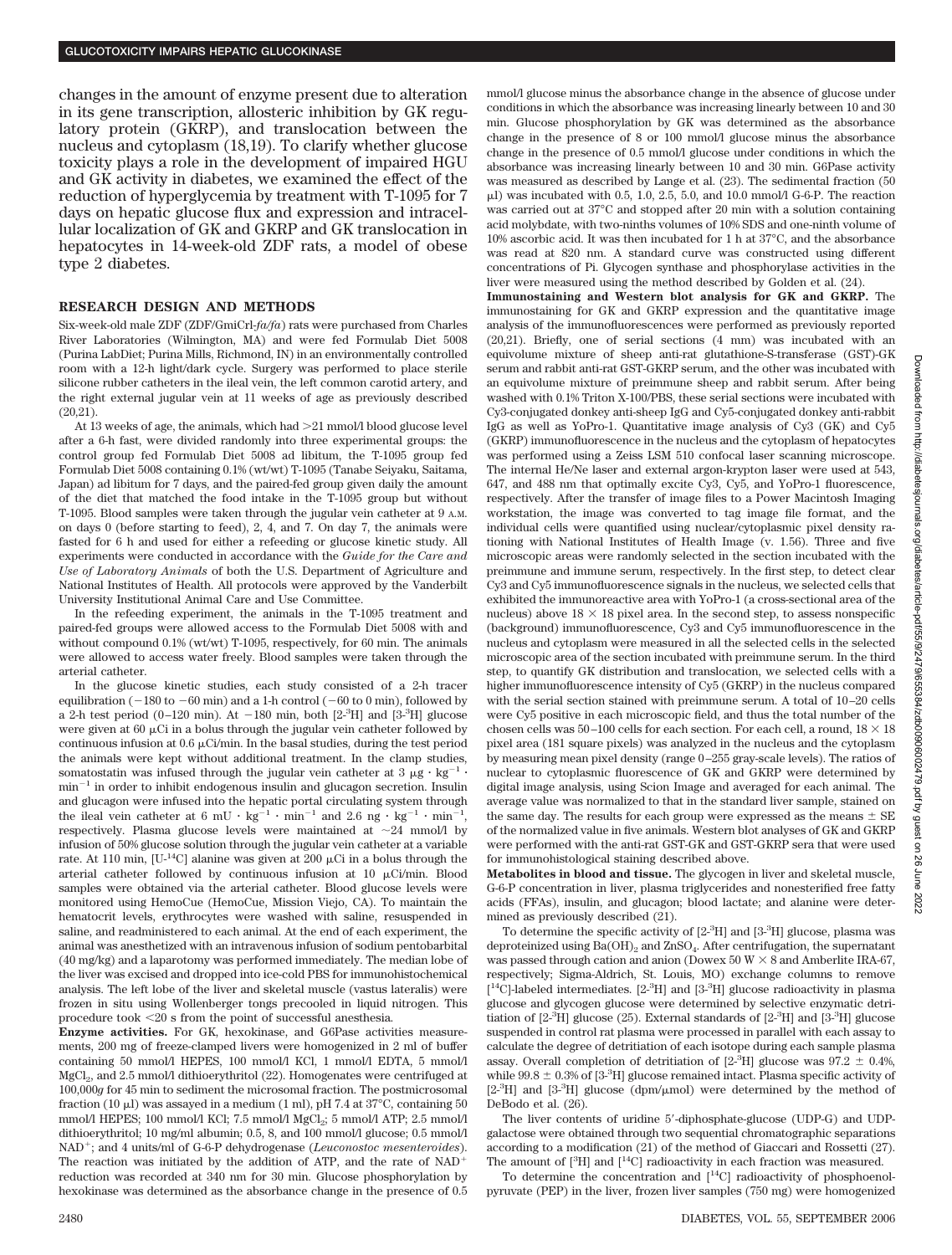

FIG. 1. Daily food intake (A), body weight (B), and arterial plasma levels of glucose (C), nonesterified FFAs (D), insulin (E), and glucagon (F) under nonfasting conditions before and during test feeding periods. ■, control group; ▲, paired-fed group; ●, T-1095 treatment group. Values are **means**  $\pm$  SE for 10 rats in each group. \**P* < 0.05 vs. the control group. \**P* < 0.05 vs. the paired-fed group.

in 1 ml of ice-cold 0.6 mol/l perchloric acid. Following centrifugation for 5 min at 3,000*g*, the supernatants were neutralized with 100  $\mu$ l of 2 mol/l KOH and of 0.5 mol/l triethanolamine at 0°C, centrifuged for 2 min at 3,000*g*, and then the supernatants were diluted with 4 ml of 20 mmol/l NaCl. The diluted supernatant was allowed to drip through an anion exchange column (AGI-X8 200-400 mesh [4-ml volume]; Bio-Rad, Hercules, CA), which was previously washed with 30 ml of 1 N HCl followed by 30 ml H<sub>2</sub>O and then 30 ml of 20 mmol/l NaOH. After washing of the column with 4 ml of 20 mmol/l NaCl, 4 ml of 100 mmol/l NaCl,  $2 \times 4$  ml of 200 mmol/l NaCl, and then 4 ml of 100 mmol/l HCl, PEP was eluted with 7 ml of 200 mmol/l HCl. The fraction of 200 mmol/l HCl was dried using a vacuum dryer (Savant Instruments, Farmingdale, NY) and was reconstituted with 0.4 ml of high-performance liquid chromatography running buffer (100 mmol/l  $KH_2PO_4$ , 100 mmol/l  $K_2HPO_4$ , and 10 mmol/l tetrabutyl ammonium hydrogen phosphate), adjusted to pH 6.05 with orthophosphoric acid, filtered, and degassed with a  $0.45$ - $\mu$ m fier. This reconstituted fraction contained >93% of PEP compared with a standard spiked with [<sup>14</sup>C] PEP. Chromatography was carried out using an high-performance liquid chromatography LC-18-T Supelcosil strong anion-exchange column ( $250 \times 4.6$ mm i.d.) in series from Supelco with 1.0 ml/min of flow rate at 35°C by programmable gradient. Absorbance was measured at 200 nm at 1.0 absorbance unit full scale.

Calculations. Rates of  $[2^{-3}H]$  and  $[3^{-3}H]$  glucose-determined glucose turnover were calculated as the ratio of the rate of infusion of  $[2^{3}H]$  and  $[3^{3}H]$ glucose (dpm/min) and the [2-<sup>3</sup> H] and [3-3 H] specific activity in plasma glucose, respectively, according to the steady-state equations of Steele et al. (28):  $[2^{-3}H]$  glucose turnover rate = infusion rate of  $[2^{-3}H]$  glucose/plasma specific activity of  $[2<sup>3</sup>H]$  glucose and  $[3<sup>3</sup>H]$  glucose turnover rate = infusion rate of [3<sup>-3</sup>H] glucose/plasma specific activity of [3<sup>-3</sup>H] glucose, respectively. EGP was determined as the difference between [3-3H] glucose turnover rate and the glucose infusion rate:  $EGP = [3<sup>3</sup>H]$  glucose turnover rate  $-$  glucose infusion rate. To estimate the amount of [2-<sup>3</sup> H] and [3-<sup>3</sup> H] glucose incorporated into hepatic and skeletal muscle glycogen via the direct pathway (GLY-[2<sup>-3</sup>H] glucose and GLY-[3<sup>-3</sup>H] glucose, respectively), [2<sup>-3</sup>H] and [3<sup>-3</sup>H] radioactivities incorporated into glycogen were divided by the [2-3H] and [3<sup>-3</sup>H] specific activity of plasma glucose, respectively: GLY-[2<sup>-3</sup>H] glucose = [2<sup>.3</sup>H] radioactivity in glycogen/plasma specific activity of [2<sup>.3</sup>H] glucose and  $GLY-[3<sup>3</sup>H]$  glucose =  $[3<sup>3</sup>H]$  radioactivity in glycogen/plasma specific activity of [3-<sup>3</sup> H] glucose, respectively. The fractional detritiation of [2-<sup>3</sup> H] G-6-P (D<sub>[2-3H]</sub>) by exchange reaction of [<sup>3</sup>H] of [2-<sup>3</sup>H] G-6-P with [H<sup>+</sup>] of H<sub>2</sub>O mediated by hexose isomerase was calculated as the ratio of GLY-[2-3H] glucose to GLY-[3-<sup>3</sup>H] glucose:  $D_{[2\text{-}3\text{H}]} = 1 - GLY$ -[2-<sup>3</sup>H] glucose/GLY-[3-<sup>3</sup>H] glucose. This calculation is based on the assumption that the ratio of [2-<sup>3</sup> H] to [3<sup>.3</sup>H] glucose incorporated into glycogen approximates that of the G-6-P pool. Glucose cycling (GC) is defined as input of extracellular glucose into the G-6-P pool followed by exit of plasma-derived G-6-P back into the extracellular pool:  $GC = ([2-3H]$  glucose turnover rate  $-$  [3-<sup>3</sup>H] glucose turnover rate)/ $D_{[2-3H]}$ . The in vivo flux through G6Pase (G6Pase-flux) were calculated as the sum of EGP plus GC: G6Pase-flux  $=$  EGP  $+$  GC. The fractional contribution of plasma glucose via the direct pathway (UDPG-Glu) and PEP (UDPG-PEP) to UDP-G flux were calculated as the ratio of  $[3\text{-}^{3}H]$  specific activity and  $[14C]$  specific activity in hepatic UDP-G to  $[3\text{-}^{3}H]$  specific activity in plasma glucose and  $[14C]$ specific activity in hepatic PEP, respectively:  $UDPG-Glu = ([<sup>3</sup>H])$  specific activity of hepatic UDP-G/[3-<sup>3</sup>H] specific activity in plasma glucose)  $\times$  ([3-<sup>3</sup>H] radioactivity in hepatic glycogen/total [<sup>3</sup>H] radioactivity in hepatic glycogen) and UDPG-PEP =  $[$ <sup>14</sup>C] specific activity in UDP-glucose/(2  $\times$   $[$ <sup>14</sup>C] specific activity in hepatic PEP). Total glycogen synthesis (GLY) in the liver was measured as the product of  $GLY- [3^3H]$  glucose and UDPG-Glu:  $GLY =$ UDPG-Glu/UDPG-Glu. The amount of PEP incorporated into hepatic glycogen (GLY-PEP) was measured as the product of GLY and UDPG-PEP: GLY  $\times$ UDPG-PEP. Gluconeogenic flux from PEP was calculated as the G6Pase $flux \times UDPG-PEP$ .

**Statistical analyses.** Data are expressed as means  $\pm$  SE. For the time-course data, the significance of differences between groups was analyzed using two-way repeated-measures ANOVA. Otherwise, significant differences between groups were analyzed using one-way ANOVA or Student's *t* test. Differences were considered significant when  $P < 0.05$ .

#### **RESULTS**

**Effects of T-1095 and paired feeding on plasma glucose, insulin, glucagon, and FFA levels.** In the control group, daily food intake  $(83 \pm 2 \text{ g} \cdot \text{kg}^{-1} \cdot \text{day}^{-1})$  and plasma glucose, triglycerides, FFAs, lactate, alanine, insulin, and glucagon levels were stable during the test feeding period (Fig. 1). In the T-1095 group, the daily food intake and body weight decreased by 75 and 7%, respectively, on day 1, after which these values gradually recovered to 80 and 100% of their original levels, respectively, by day 4. Plasma glucose levels were markedly reduced from 29.3  $\pm$ 1.5 to 13.2  $\pm$  1.0 mmol/l by day 2 and reached 10.6 mmol/l at day 7. The daily food intake in the paired-fed group was well matched to that in the T-1095 group. Plasma glucose levels remained at  $\sim 22$  mmol/l during the test feeding period. Interestingly, plasma insulin, glucagon, FFAs, blood lactate, and alanine levels were not altered by the paired feeding and T-1095 treatment.

To assess whether T-1095 treatment was able to prevent postprandial hyperglycemia, the feeding test was performed in the paired-fed and T-1095 treatment groups after a 6-h fast on day 7 (Fig. 2). In the paired-fed group, the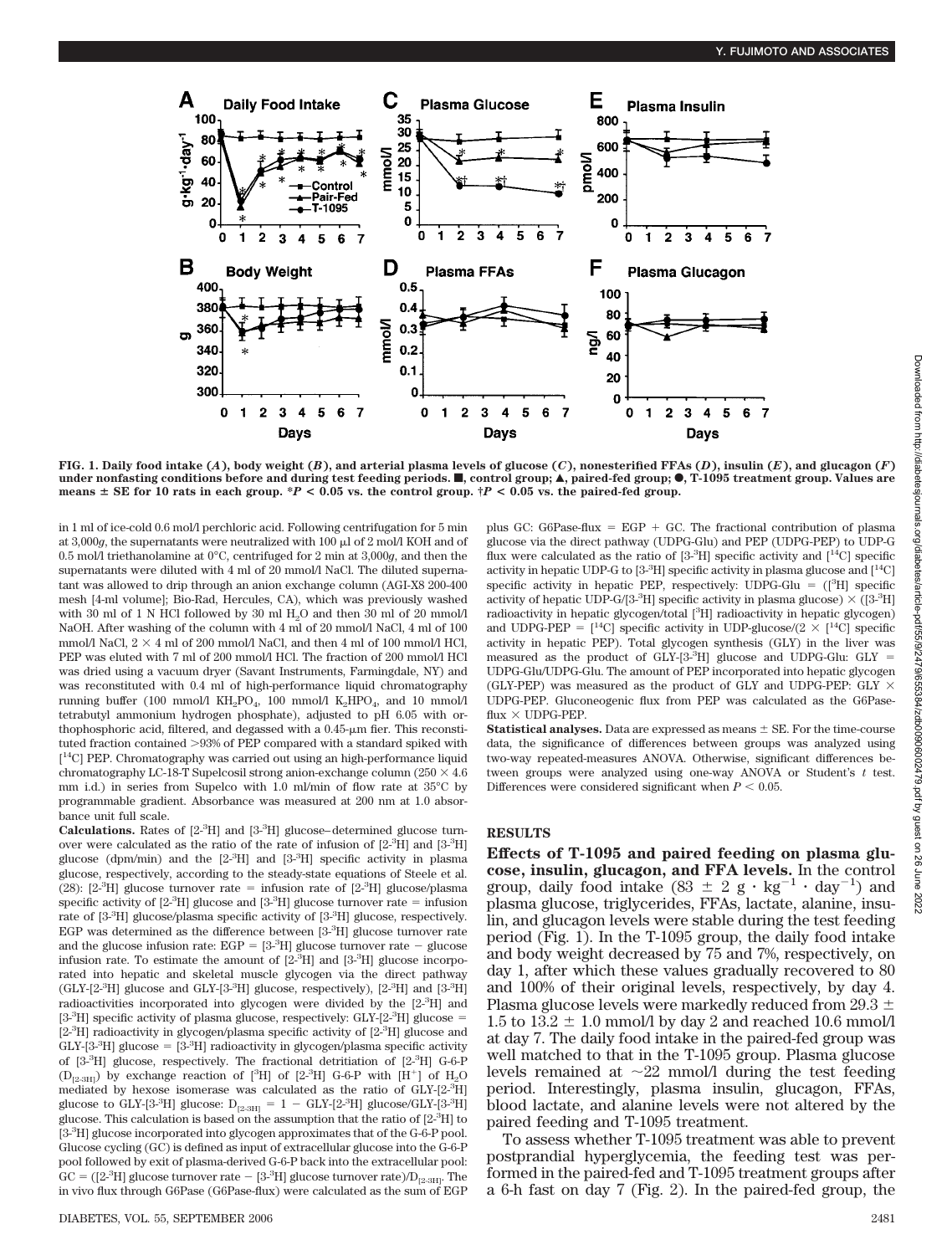

FIG. 2. Changes in plasma glucose (A), insulin (B), glucagon (C), FFAs (D), blood lactate (E), and alanine (F) with refeeding of normal chow **in 6-h–fasted paired-fed rats (**Œ**) and of chow containing 0.1% T1095 in T-1095–treated rats (**F**). Values are means SE for five rats in each group. \****P* **< 0.05 vs. the paired-fed group. †***P* **< 0.05 from the values at 0 min in the identical group.**

animals consumed 20.9  $\pm$  2.0 g/kg during the 1-h feeding period. Plasma glucose and insulin levels increased to 32 mmol/l and 1,700 pmol/l, respectively, at the end of the feeding period. In the T-1095 treatment group, while the food intake  $(31.5 \pm 3.4 \text{ g/kg}$  body wt) was even higher, plasma glucose levels were not significantly increased and plasma insulin levels were increased only transiently during the refeeding period. Changes in plasma glucagon, FFAs, blood lactate, and alanine levels were similar between the groups. **Glucose kinetics under basal conditions.** The control group exhibited marked hyperglycemia (22.5  $\pm$  1.6 mmol/l) and hyperinsulinemia (551  $\pm$  47 pmol/l). The [2<sup>-3</sup>H] and [3<sup>-3</sup>H] glucose turnover rates and the difference between the turnover rates were stable at  $78.1 \pm 6.3$ ,  $47.6 \pm 5$ , and  $30.4 \pm 4.9 \mu$  mol  $\cdot$  kg<sup>-1</sup>  $\cdot$  min<sup>-1</sup>, respectively, during the control and the test period (Fig. 3). As shown in Table 1, the fractional contribution of plasma glucose via the direct pathway and PEP to UDP-G flux were 50 and 46%, respectively, and the fractional contribution of the other sources, including glycogenolysis, G-6-P from glycerol, and glucose futile cycle through triose phosphate to UDP-G flux was  $\leq 4\%$ . GC was responsible for 50% of G6Pase flux, and gluconeogenesis (GNG) through PEP was responsible for 41% of G6Pase flux and 90% of EGP. In the paired-fed group, while plasma glucose levels (17.8  $\pm$ 2.2 mmol/l) were lower, measured parameters in glucose kinetics were not statistically different when compared with those in the control group. In the T-1095 treatment group, compared with the other groups, even in the presence of lower plasma glucose (10.8  $\pm$  1.0 mmol/l) and insulin (405  $\pm$  41 pmol/l), [3<sup>-3</sup>H] glucose turnover rate  $(40.1 \pm 3.8 \mu mol \cdot kg^{-1} \cdot min^{-1})$  was slightly lower and

[2<sup>-3</sup>H] glucose turnover rate (59.2  $\pm$  6.9 µmol  $\cdot$  kg<sup>-1</sup> ·  $min<sup>-</sup>$ ) and the difference between  $[2^{-3}H]$  and  $[3^{-3}H]$  glucose turnover rate  $(17.8 \pm 4.1 \mu \text{mol} \cdot \text{kg}^{-1} \cdot \text{min}^{-1})$  were markedly lower. There was a significant decrease in G6Pase flux that was due to markedly decreased GC. G-6-P content in the liver was not different among the three groups. Glucose excretion into urine during the study was similar among the control, paired-fed, and T-1095 treatment groups (10.7  $\pm$  5.1, 11.6  $\pm$  6.8, and 7.5  $\pm$  4.9  $\mu$ mol  $\cdot$  $kg^{-1} \cdot min^{-1}$ , respectively).

**Glucose kinetics during hyperglycemic-hyperinsulinemic clamp.** When arterial plasma glucose and insulin levels were clamped at  $\sim$ 24 mmol/l and 850 pmol/l, the glucose kinetic parameters measured in the control group were not changed from that in the control period (Fig. 4, Table 1) and were not statistically different from those under basal conditions (Fig. 3 and Table 1). In the pairedfed group, while [2-3 H] and [3-3 H] glucose turnover rates were increased (Fig. 4), EGP, G6Pase flux, GC, and the fractional contribution of plasma glucose via the direct pathway and PEP were not significantly different from that during the test period in the basal study of the identical group and in the clamp study in the control group (Table 1). In the T-1095 treatment group, compared with the other groups, both  $[2^{3}H]$  and  $[3^{3}H]$  glucose turnover rate and the difference between the turnover rates were markedly higher, and EGP was completely suppressed. While G6Pase flux was not different, the fractional contribution of plasma glucose to UDP-G flux and GC was 25% and five times higher, respectively. Conversely, the fractional contribution of PEP to UDP-G flux and GNG through PEP was significantly lower. Glucose excretion into urine during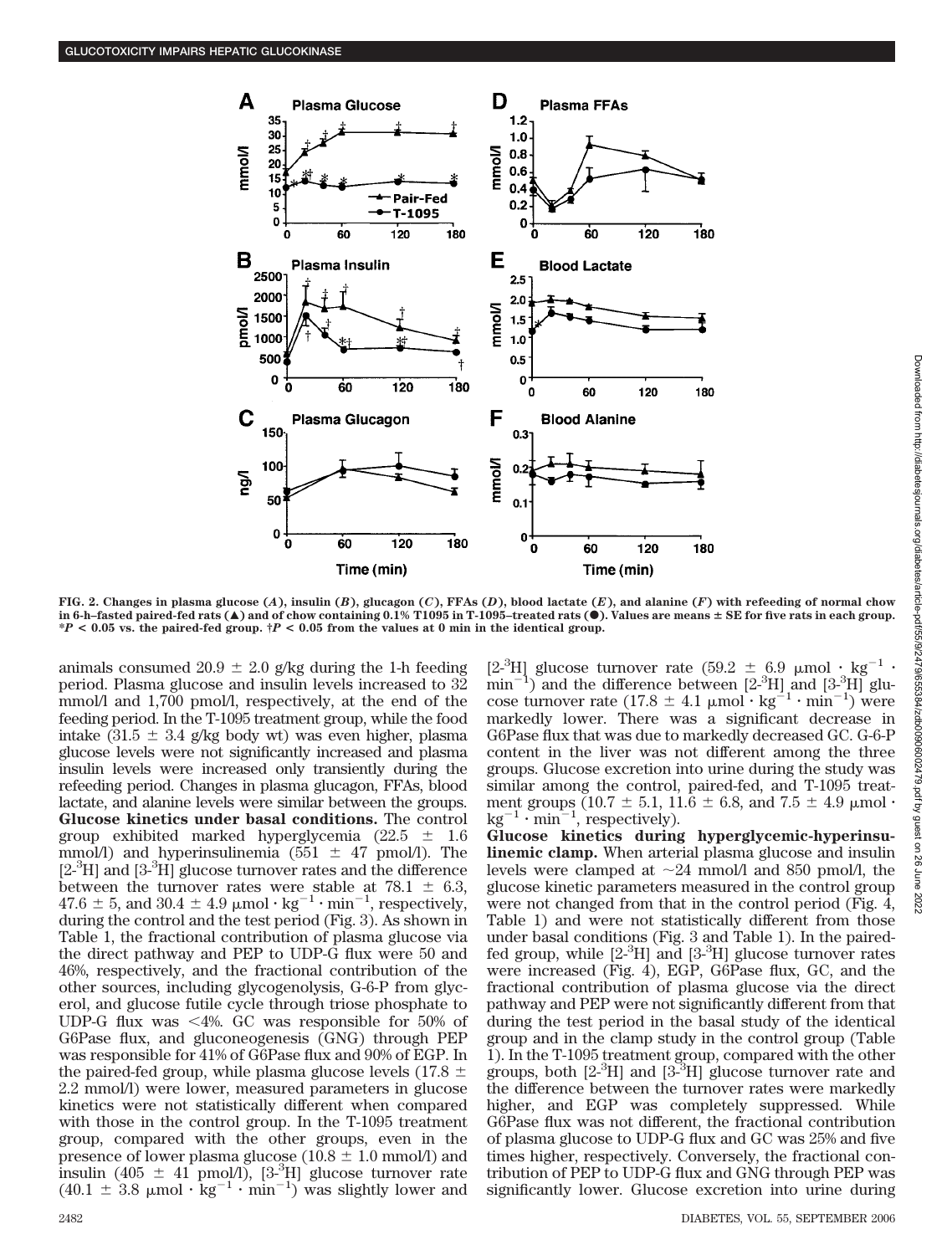

FIG. 3. Plasma glucose (A), insulin (B), glucagon (C),  $[2.3H]$  glucose (D),  $[3.3H]$  glucose (E), GC rate (F), blood lactate (G), alanine (H), and plasma FFAs (*I*) under basal conditions. **I**, control group; **A**, paired-fed group; **O**, T-1095 treatment group. Values are means ± SE for five rats<br>in each group. \*P < 0.05 vs. the control group. †P < 0.05 vs. the paired

 $(21.1 \pm 5.3 \mu mol \cdot kg^{-1} \cdot min^{-1})$  than in the control and rates  $(\mu mol \cdot kg^{-1} \cdot min^{-1})$ , which were calculated by paired-fed groups (11.1  $\pm$  5.3 and 9  $\pm$  1.0  $\mu$ mol  $\cdot$  kg<sup>-1</sup>  $\cdot$ 

the clamp study was higher in the T-1095 treatment group  $min^{-1}$ , respectively). Endogenous glucose disappearance subtracting the glucose excretion rate into urine from

#### TABLE 1

Hepatic glucose flux in the control, paired-fed, and T-1095 groups in basal conditions and under hyperglycemia-hyperinsulinemic clamp

|                                                                            | Basal           |                 |                   | Clamp           |                  |                      |
|----------------------------------------------------------------------------|-----------------|-----------------|-------------------|-----------------|------------------|----------------------|
|                                                                            | Control         | Paired fed      | T-1095            | Control         | Paired fed       | T-1095               |
| Fractional contribution to flux through                                    |                 |                 |                   |                 |                  |                      |
| $UDP-G$                                                                    |                 |                 |                   |                 |                  |                      |
| Plasma glucose (%)                                                         | $50.1 \pm 5.5$  | $51.3 \pm 3.8$  | $34.9 \pm 5.1$ *† | $47.8 \pm 5.1$  | $44.4 \pm 4.0$   | $58.2 \pm 2.3$ *†‡   |
| PEP $(\%)$                                                                 | $46.2 \pm 3.6$  | $45.2 \pm 3.9$  | $51.0 \pm 8.2$    | $45.2 \pm 5.2$  | $41.5 \pm 4.8$   | $20.7 \pm 3.1$ *†‡   |
| Others $(\%)$                                                              | $3.8 \pm 2.2$   | $3.5 \pm 2.8$   | $14.1 \pm 6.2$    | $7.0 \pm 4.2$   | $14.1 \pm 5.4$   | $21.1 \pm 4.6$       |
| $[2^{3}H]/[3^{3}H]$ in glycogen                                            | $0.27 \pm 0.05$ | $0.28 \pm 0.03$ | $0.27 \pm 0.03$   | $0.25 \pm 0.04$ | $0.18 \pm 0.08$  | $0.52 \pm 0.11$ *†‡  |
| G6Pase flux $(\mu \text{mol} \cdot \text{kg}^{-1} \cdot \text{min}^{-1})$  | $89.3 \pm 7.2$  | $94.7 \pm 6.6$  | $64.7 \pm 7.6$ *† | $99.6 \pm 8.9$  | $94.2 \pm 9.2$   | $116.4 \pm 11.3$     |
| EGP $(\mu \text{mol} \cdot \text{kg}^{-1} \cdot \text{min}^{-1})$          | $47.6 \pm 5.0$  | $47.6 \pm 4.8$  | $40.1 \pm 3.8$    | $50.0 \pm 6.5$  | $53.0 \pm 8.0$   | $-6.1 \pm 13.0$ *†‡  |
| GNG $(\mu \text{mol} \cdot \text{kg}^{-1} \cdot \text{min}^{-1})$          | $41.3 \pm 4.5$  | $42.8 \pm 3.0$  | $33.0 \pm 3.9$    | $45.0 \pm 6.2$  | $39.1 \pm 5.5$   | $23.9 \pm 5.3$ *†    |
| GC (maximum) $(\mu \text{mol} \cdot \text{kg}^{-1} \cdot \text{min}^{-1})$ | $41.6 \pm 6.7$  | $47.1 \pm 6.0$  | $24.6 \pm 5.6$ *† | $49.6 \pm 11.6$ | $41.2 \pm 8.6$   | $122.5 \pm 12.3$ *†‡ |
| $G-6-P$ (nmol/g liver)                                                     | $121 \pm 13$    | $116 \pm 9$     | $124 \pm 13$      | $125 \pm 12$    | $134 \pm 13$     | $137 \pm 16$         |
| Hepatic glycogen content $(\mu \text{mol})$                                |                 |                 |                   |                 |                  |                      |
| glucose/g liver)                                                           | $300 \pm 25$    | $282 \pm 24$    | $220 \pm 15$ *†   | $295 \pm 35$    | $321 \pm 9$      | $201 \pm 28$ *†      |
| Incorporation into glycogen $(\mu \text{mol})$                             |                 |                 |                   |                 |                  |                      |
| glucose/g liver)                                                           |                 |                 |                   |                 |                  |                      |
| From plasma glucose                                                        | $5.7 \pm 1.8$   | $6.5 \pm 2.1$   | $5.5 \pm 1.5$     | $8.4 \pm 2.2$   | $14.0 \pm 3.7$ ‡ | $40.4 \pm 4.5$ *†‡   |
| From PEP                                                                   | $5.2 \pm 1.6$   | $5.7 \pm 1.8$   | $8.1 \pm 2.2$     | $6.5 \pm 2.4$   | $9.9 \pm 3.6$    | $13.8 \pm 3.2$       |

Data are means  $\pm$  SE for five rats in each group. \*Significant difference from the corresponding values in the control group under identical experimental condition  $(P < 0.05)$ . †Significant difference from the corresponding values in the paired-fed group under identical experimental condition ( $P < 0.05$ ). ‡Significant difference from the corresponding values in the identical group in basal condition ( $P < 0.05$ ).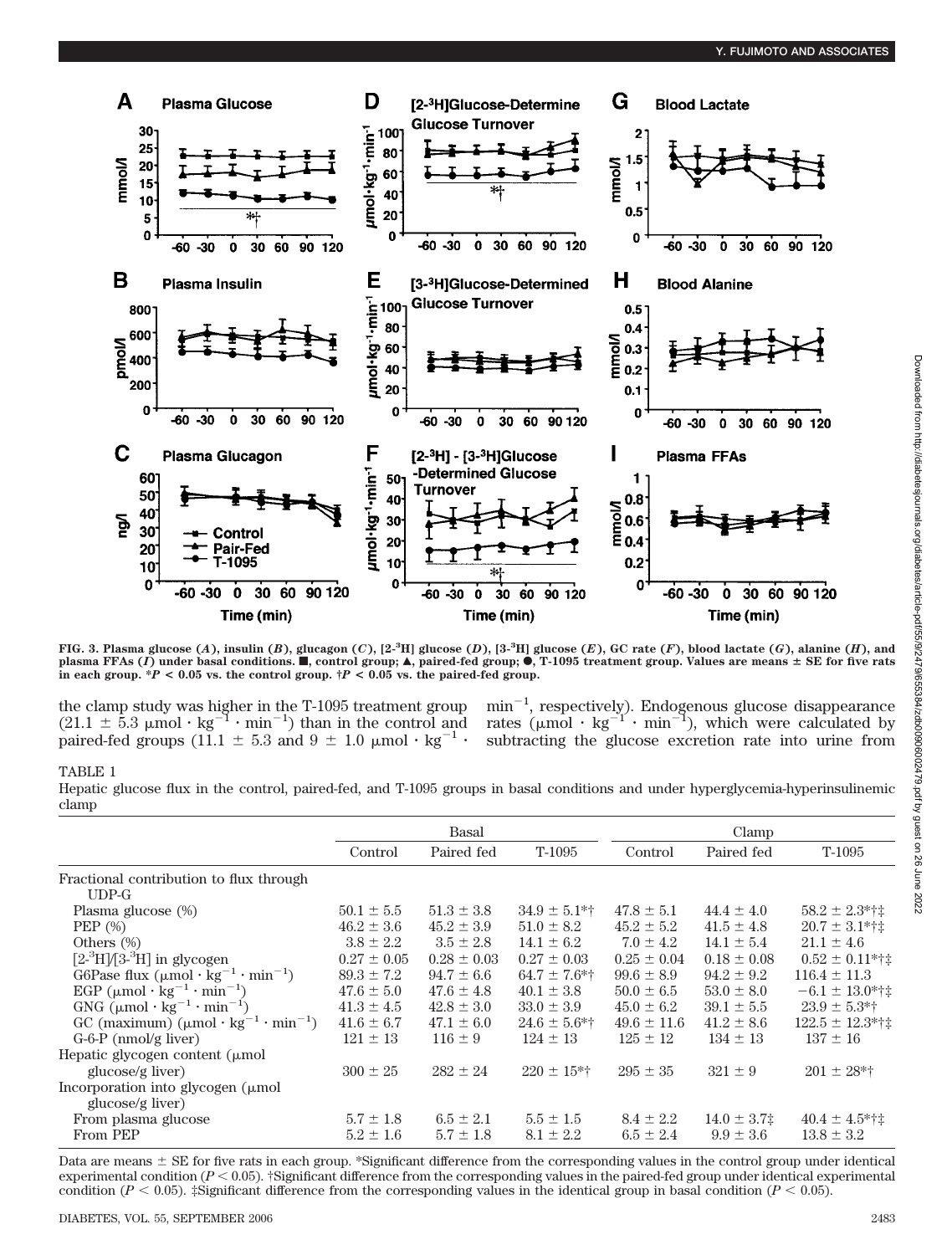

FIG. 4. Plasma glucose (A), insulin (B), alanine glucagon (C), glucose turnover rates determined with [2-<sup>3</sup>H] glucose (D) and [3-<sup>3</sup>H] glucose (E), GC rate  $(F)$ , glucose infusion rate  $(G)$ , blood lactate  $(H)$ , and alanine  $(I)$  before and during hyperglycemic-hyperinsulinemic clamp.  $\blacksquare$ , control **group;**  $\blacktriangle$ , paired-fed group;  $\blacklozenge$ , T-1095 treatment group. Values are means  $\pm$  SE for five rats in each group.  $\frac{p}{P}$  < 0.05 vs. the control group.  $\frac{1}{P}$  < 0.05 **vs. the paired-fed group.**

[3<sup>-3</sup>H] glucose turnover rates (58.3  $\pm$  13.2 in the control,  $100.5 \pm 9.3$  in the paired-fed, and  $131.4 \pm 13.3$  µmol  $\cdot$  kg<sup>-1</sup>  $\cdot$  $min^{-1}$  in the T-1095 group as an average during the clamp period), were still significantly higher in the paired-fed  $(91.5 \pm 9.0)$  and in the T-1095 group (110.3  $\pm$  11.8) than in

the control group (47.2  $\pm$  11.2). G-6-P content in the liver was not different among the three groups.

**Glycogen content and glycogen synthesis in liver and skeletal muscle.** Hepatic glycogen contents at the end of the basal and clamp studies were significantly lower in the



**FIG. 5. The intracellular distribution of GK and GKRP in hepatocytes at the end of each basal studies.** *A***,** *D***,** *G***, and** *J***: Immunofluorescence stainings for GK and GKRP are revealed as red and blue in the image, respectively. The green image indicates the nucleus.** *E***,** *H***, and** *K***:** Intracellular distribution of GK. F, I, and L: Intracellular ditribution of GKRP. D, E, and  $F =$  control group; G, H, and I = paired-fed group; J, *K***, and** *L* - **T-1095 treatment group. Values are means SE of the ratio of nuclear to cytoplasmic immunofluorescence activity of GK and GKRP for five rats in each group. ND, not determined.**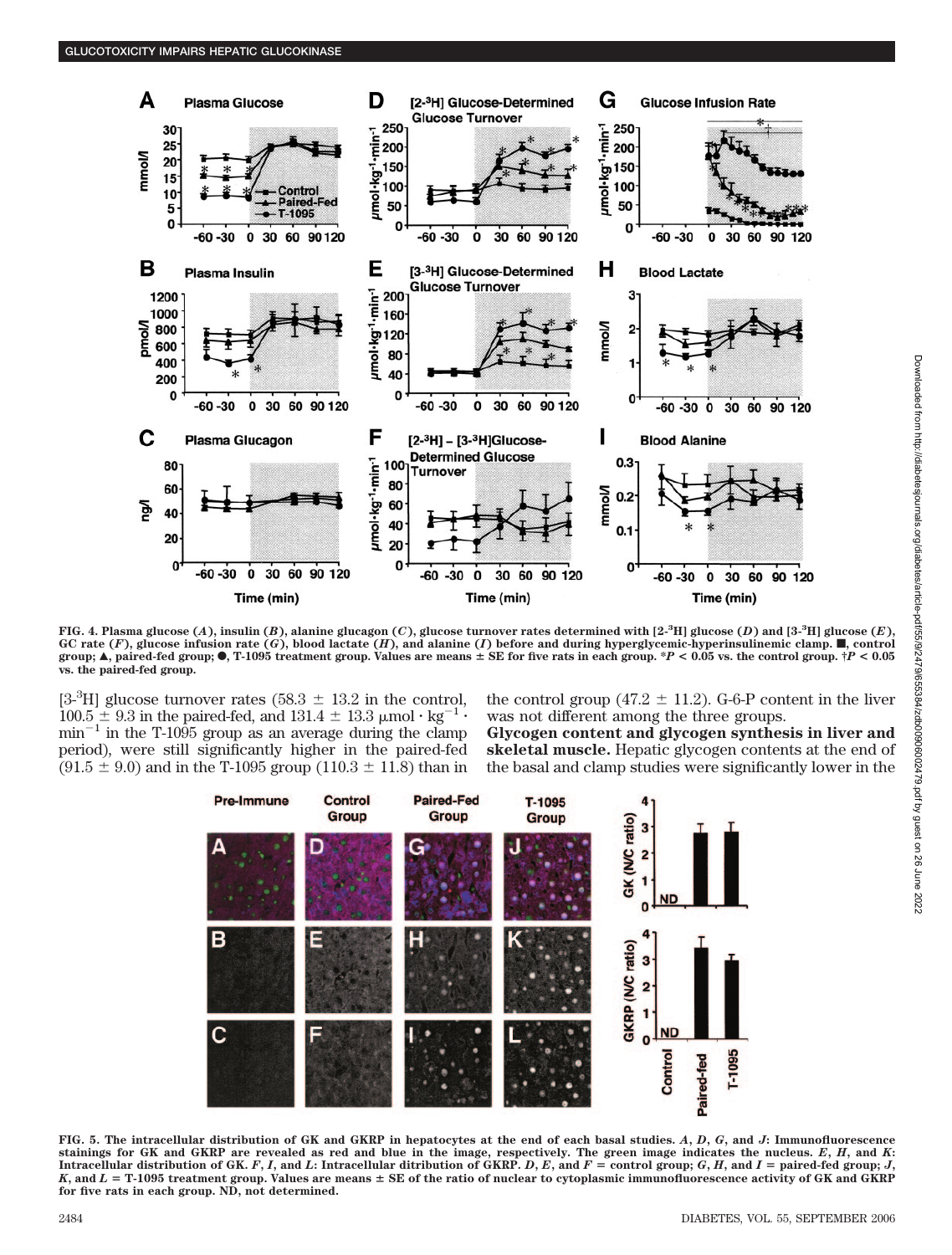

**FIG. 6. The intracellular distribution of GK and GKRP in hepatocytes at the end of each hyperinsulinemic-hyperglycemic clamp study.** *A***,** *D***,** *G***, and** *J***: Immunofluorescence stainings for GK and GKRP are revealed as red and blue in the image, respectively. The green image indicates the nucleus.** E, H, and K: Intracellular distribution of GK. F, I, and L: Intracellular distribution of GKRP. D, E, and F = control group; G, H, and I = paired-fed<br>group; J, K, and L = T-1095 treatment group. Values are means ± SE of t and GKRP for five rats in each group.  $\dot{\uparrow}P < 0.05$  vs. the paired-fed group. ND, not determined.

T-1095 group compared with the other groups (Table 1). The incorporation of plasma glucose via the direct pathway and PEP into hepatic glycogen during the basal study was low and similar among the three groups (Table 1). At the end of the clamp study, in the paired-fed group, hepatic glycogen synthesized from plasma glucose via the direct pathway and from PEP was slightly higher compared with that at the end of the basal study in the identical group. In the T-1095 treatment group, hepatic glycogen synthesized from plasma glucose via the direct pathway was increased sevenfold compared with that at the end of the basal study in the identical group. The ratio of  $[2<sup>3</sup>H]$  to  $[3<sup>3</sup>H]$  glucose incorporation into glycogen was increased twofold. However, the incorporation of PEP into hepatic glycogen was increased by only 50% but was not statistically different from the paired-fed group. Despite much higher glycogen synthesis  $(54.2 \mu m o l/g$  liver as the sum of the incorporation of plasma glucose and PEP) in the clamp study compared with that  $(13.6 \mu \text{mol/g}$  liver) in the basal study in the T-1095 group, hepatic glycogen contents were not significantly different between both studies. We do not have any substantial evidence to explain this discrepancy. It is possible that the T-1095–treated animals selected for the clamp study, compared with the animals selected for the basal study, had relatively lower hepatic glycogen content before the treatment with T-1095 or larger decrement in glycogen content by T-1095 treatment.

Glycogen content ( $\mu$ mol glucose/g muscle) in skeletal muscle at the end of the basal (25.7  $\pm$  2.1 in the control,  $25.1 \pm 1.8$  in the paired-fed, and  $25.2 \pm 1.5$  in T-1095 groups) and clamp studies  $(26.1 \pm 1.9 \text{ in the control},$  $25.9 \pm 1.3$  in the paired-fed, and  $27.8 \pm 2.4$  in the T-1095 groups) was not different among the three groups. In response to the clamp, the amount of glucose incorporated into muscle glycogen ( $\mu$ mol glucose/g muscle) was increased similarly in the paired-fed  $(2.95 \pm 0.85)$  and T-1095 treatment groups  $(3.01 \pm 1.02)$  but not in the control group ( $0.8 \pm 0.21$ ), compared with that under the basal condition (0.62  $\pm$  0.16 in the control, 1.04  $\pm$  0.24 in the paired-fed, and  $0.44 \pm 0.09$  in the T-1095 groups).

**Activities of GK, G6Pase, glycogen synthase, and phosphorylase and expressions of GK and GKRP in the liver.** The catalytic activities of hexokinase (GK measured with glucose concentrations at both 8 and 100 mmol/l, which give near–half-maximal and maximal velocities of the enzyme, respectively, in normal GK [29]) and total G6Pase and the expression levels of GK and GKRP proteins measured by Western blot analysis were not significantly different among the three groups under either basal or clamp conditions (data not shown). The activities of glycogen synthase I and phosphorylase a and the total activities of the synthase and phosphorylase were not significantly different among the three groups under the basal condition and were not different between basal and clamp conditions in the control and paired-fed groups under the clamp condition (data not shown). In the T-1095 group, on the other hand, the synthase I activity (0.20  $\pm$ 0.04 units/g liver) and the ratio of I to total activity (17  $\pm$ 3%) were significantly higher, and, in contrast, the activity of phosphorylase a  $(8.52 \pm 3.8 \text{ units/g liver})$  was significantly lower compared with that in the identical group  $(0.09 \pm 0.01, 8.8 \pm 0.6,$  and  $18.6 \pm 2.6$ , respectively) under the basal condition and the other groups  $(0.11 \pm 0.03,$  $7.0 \pm 0.9$ , and  $18.5 \pm 3.2$ , respectively, in the control group and  $0.1 \pm 0.01$ ,  $7.9 \pm 1.1$ , and  $17.5 \pm 2.6$ , respectively, in the paired-fed group) under the clamp condition.

**Intracellular distribution of GK and GKRP.** Under basal conditions (Fig. 6), GK and GKRP immunoreactivities were localized predominantly to the nucleus in the paired-fed (N/C ratio;  $2.72 \pm 0.37$  and  $3.41 \pm 0.43$ , respectively) and T-1095 treatment group (N/C ratio;  $2.78 \pm 0.37$ and  $2.93 \pm 0.24$ , respectively). The fractions of GK- and GKRP-positive cells were not different between the pairedfed (64  $\pm$  8 and 68  $\pm$  6%, respectively) and the T-1095  $(65 \pm 6 \text{ and } 67 \pm 7\%)$  groups. Under the clamp condition (Fig. 7), GK and GKRP immunoreactivities were concentrated in the nucleus (N/C ratio;  $2.40 \pm$ 0.20 and  $3.33 \pm 0.23$ , respectively) in the paired-fed group. However, in the T-1095 treatment group, GK immunoreactivity was increased in the cytoplasmic compartment and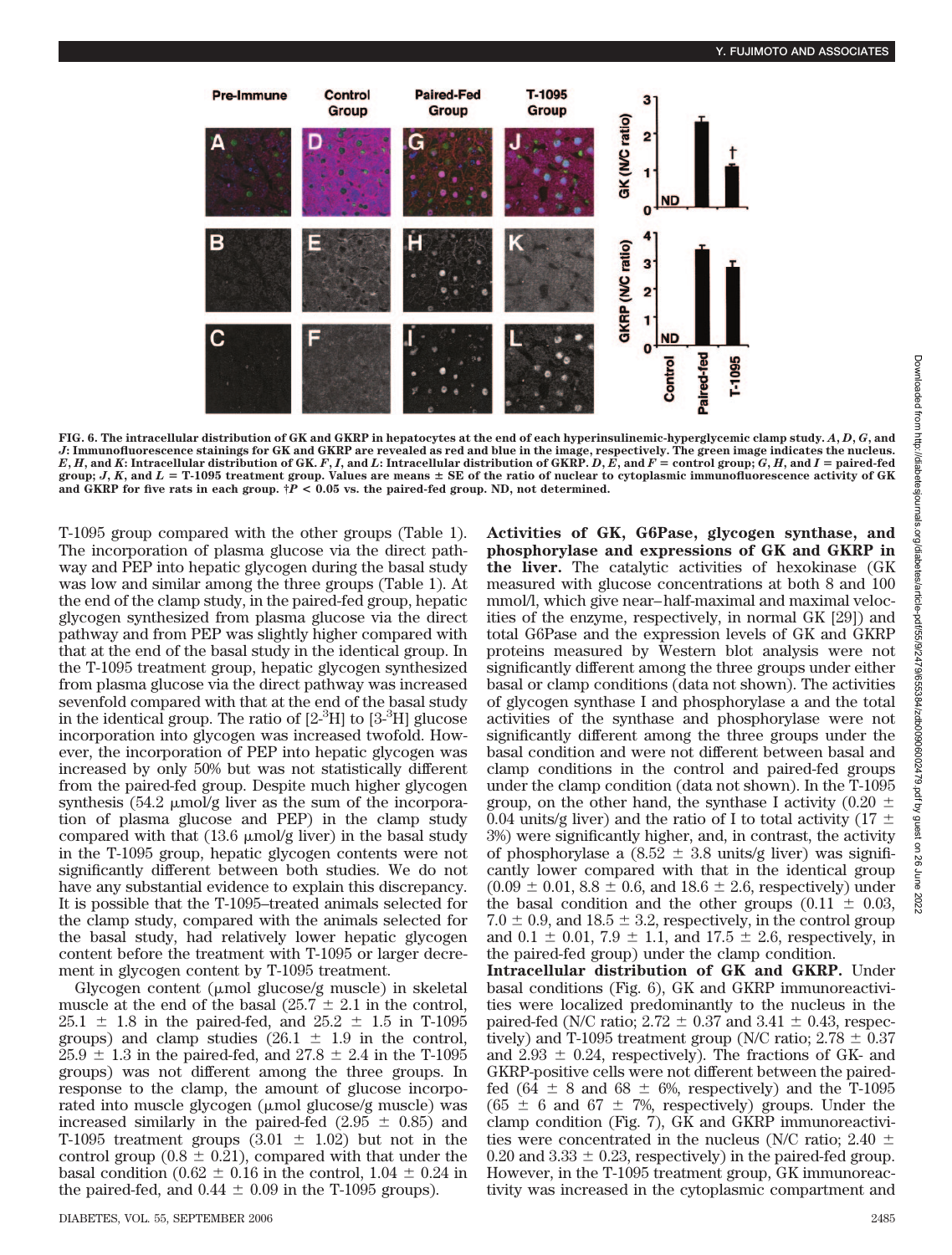decreased in the nuclear compartment (N/C ratio; 1.09  $\pm$ 0.07). GKRP immunoreactivity was detected in the nucleus (N/C ratio;  $2.74 \pm 0.24$ ). The fraction of GKRP-positive cells was not different from that under basal condition in both groups (69  $\pm$  8 in the paired-fed and 65  $\pm$  6% in the T1095 groups). In the control group, on the other hand, GK and GKRP immunoreactivities were not detected in the nucleus in the selected area (Figs. 6 and 7) and even in any area of the hepatic lobules by examination of broad sections of the liver (data not shown) under both the basal and clamp conditions.

## **DISCUSSION**

The present study demonstrated that short-term normalization of hyperglycemia and/or decreased retention of glucose in the body improves impaired suppression of hepatic glucose production and ameliorates the defect in HGU in response to elevated glucose and/or insulin in ZDF rats. Furthermore, the improvement was associated with normalization of a defect in the dissociation of GK from GKRP and GK translocation from the nucleus to the cytoplasm.

**Hepatic glucose fluxes observed in ZDF rats replicate those observed in patients with diabetes.** The characteristics in hepatic glucose metabolism seen in obese diabetes in human are slightly increased NHGP (2,3), increased GNG (2,3), increased GC (30–32), and decreased contribution of glycogenolysis to HGP (33,34). In 14-week-old ZDF rats without any treatment (the control group), in the presence of hyperglycemia and hyperinsulinemia, glucose was continuously produced endogenously. Approximately 50% of G6Pase flux was due to GC, while GC values of 20% of G6Pase flux were measured in 6-h– (21) and 24-h–starved normal rats (35). GNG from PEP was responsible for 46% of G6Pase flux and 90% of EGP, suggesting that HGP was due mainly to GNG through PEP. Conversely, other pathways, including GNG from glycerol and glycogenolysis, were responsible for  $\leq 10\%$  of EGP, indicating a very small contribution of net glycogenolysis to NHGP despite the presence of high glycogen content in the liver. Therefore, the hepatic glucose fluxes seen in this model replicated those reported in individuals with obese diabetes.

**Impaired hepatic glucose fluxes seen in ZDF rats were improved by restoration of near-normal glycemia.** In the T-1095–treated group, in comparison with other two groups that were not treated with T-1095, EGP was slightly lower and G6Pase flux and GC were markedly decreased despite lower plasma glucose and insulin levels. Hepatic glycogen content was significantly lower, and the contribution of other pathways, including GNG from glycerol and glycogenolysis, to EGP was higher (22%), implying an increased contribution of net glycogenolysis to EGP. These results indicated that basal hepatic glucose flux was partially improved.

When plasma insulin and glucose levels were elevated to the level of that seen in the control group, EGP was suppressed completely in the T-1095 treatment group, while sustained EGP was observed in the control group, indicating that the ability of insulin and/or glucose to suppress NHGP was restored by the treatment with T-1095. Compared with the control group, GC  $(glu\cos e \rightarrow G-6-P\rightarrow glucose)$  and the incorporation of plasma glucose into hepatic glycogen via the direct pathway (glucose $\rightarrow$ G-6-P $\rightarrow$ G-1-P $\rightarrow$ UDP-G $\rightarrow$ glycogen) were

2.5 and 5 times higher, respectively (Table 1). The higher fractional contribution of plasma glucose to UDP-G flux suggested that the flux of glucose to the G-6-P pool was higher, and, therefore, the higher rates of GC and the incorporation of plasma glucose into glycogen were not due simply to the increased activities of G6Pase and glycogen synthase, respectively. The ratio of  $[2^{-3}H]$  to [3-<sup>3</sup>H] glucose incorporation into hepatic glycogen was twofold higher in the T-1095–treated rats. A study using cultured hepatocytes showed that increased GK activity was associated with increased glycogen synthesis via the direct pathway and the ratio of  $[2^{3}H]$  to  $[3^{3}H]$  incorporation into glycogen (36). Taken together, these data suggest that treatment with T-1095 dramatically improved the responsiveness of GK flux to elevated plasma glucose and/or insulin in ZDF rats, although the methods used did not allow direct assessment of HGU and GK flux.

Treatment with T-1095, given as food admixtures, restored near-normal postabsorptive plasma glucose levels immediately (Fig. 1) and lessened postprandial glycemia (Fig. 2) without alteration of plasma levels of insulin, glucagon, FFAs, blood lactate, and alanine that affect hepatic glucose metabolism (Figs. 1 and 2). T-1095 treatment caused a decrease in food intake during the feeding period, which was in agreement with a previous report (10). Moreover, it was reported (37) that a decrease in total calorie intake may ameliorate insulin resistance. However, in the paired-fed group postabsorptive hyperglycemia (22 mmol/l) and marked postprandial hyperglycemia remained, and basal hepatic glucose fluxes were similar to those in the control group. The hyperglycemichyperinsulinemic–induced suppression of EGP and HGU were still impaired and were not statistically different from the control group. Therefore, improvement of hepatic glucose metabolism by treatment with T-1095 may be associated with the restoration of near normoglycemia and/or decreased retention of glucose in the body but did not result from decreased total calorie intake.

**T-1095 treatment–induced improvement of basal glucose fluxes was not associated with alteration of the expression and the distribution of GK and GKRP.** The mechanism responsible for increased GC in diabetes remains unknown. Increased GC must be associated with increased rates of either or both phosphorylation of glucose and dephosphorylation of G-6-P. Barzilai et al. (38) reported that decrease in GK activity by glucosamine infusion can decrease GC in the presence of hyperglycemia in normal rats, suggesting that changed GK activity affects GC. T-1095 treatment decreased the fractional contribution of plasma glucose to UDP-G flux by 30% (Table 1), implying decreased glucose phosphorylation. However, the decreased GC resulting from T-1095 treatment was not related to any alteration in total GK activity or the ratio of GK to GKRP expression (Fig. 5) or the intracellular localization of GK and GKRP (Fig. 6). Although another subtype of hexokinase exists in the liver (39), the activity of this enzyme was not decreased by T-1095 treatment (Fig. 5). Therefore, it is unlikely that the decrease in GC resulting from T-1095 treatment was associated with alteration of hepatic GK and hexokinase activity. However, decreased plasma glucose levels (Fig. 3) might have contributed to decreased glucose phosphorylation via the decrease in mass action. On the other hand, increased GC has been observed in humans and animals not only with type 2 diabetes (30–32) but also with type 1 diabetes (40,41), where hepatic GK activity is often mark-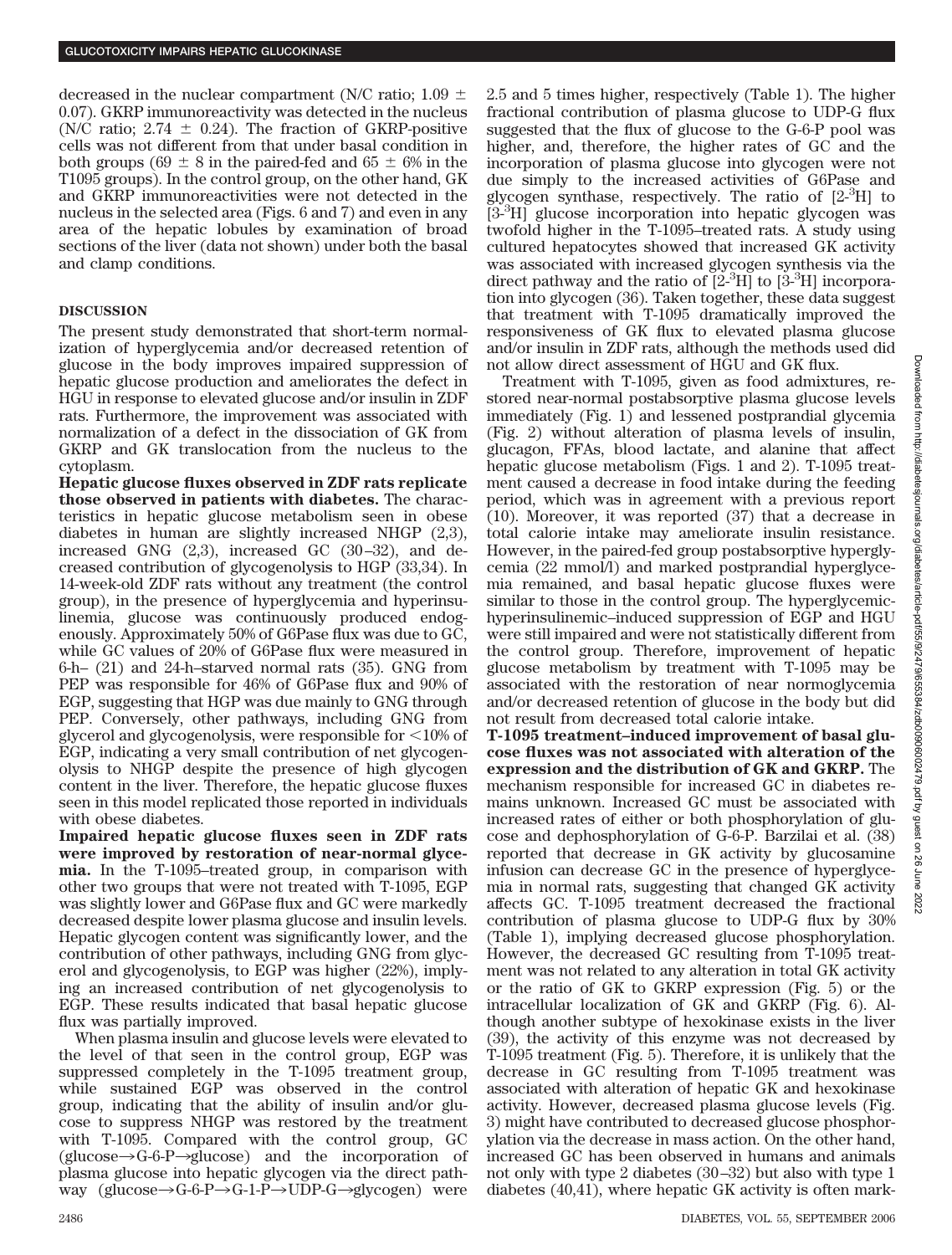edly decreased, suggesting contribution of factor(s) other than GK activity to increased GC. Changes in the disposal rate of G-6-P formed from plasma glucose could affect GC without altered GK flux. Henly et al. (41) reported that suppression of glycolysis is associated with an increase in GC in hepatocytes from streptozotocin-induced diabetic rats. While the incorporation of plasma glucose into glycogen under basal conditions was not increased by the T-1095 treatment (Table 1), it remains possible that increased glycolysis decreased GC in the T-1095–treated group. Furthermore, the degree of decrease in GC by the T-1095 treatment exceeded that of the fractional contribution of plasma glucose to UDP-G flux, and decreased GC was accompanied by a decrease in both G6Pase flux and gluconeogenic flux without changes in G-6-P content (Table 1), indicating decreased G6Pase activity. Although it has been reported that increased glucose concentration stimulates G6Pase expression in the liver (42), total G6Pase activity was not altered by T-1095 treatment (Fig. 5). Recently, it was reported that G6Pase activity is allosterically regulated by insulin signaling (43). Therefore, it is possible that the ability of insulin to inhibit G6Pase allosterically was improved by T-1095 treatment. **Improved HGU is associated with normalized regulation of GK by GKRP.** Changes in total GK activity (36) and the molar ratio of GK to GKRP protein (44) have a large impact on HGU and hepatic glycogen synthesis via the direct pathway. However, this was not the case in the present study. T-1095 treatment did not alter the amount of GK protein and the catalytic function of the enzyme present (Fig. 5). Because the expression of GKRP was not different among the three groups, the molar ratios of GK to GKRP were not altered by the T-1095 treatment (Fig. 5). On the other hand, the dissociation of GK from GKRP in the nuclear compartment and subsequent translocation of GK into the cytosolic compartment seem to be critical for increasing glucose phosphorylation in response to elevated glucose and insulin. When GK was coexpressed with GKRP in HeLa cells or human embryonic kidney cells, where normal GK accumulated with GKRP in the nucleus (45,46), an engineered mutant form of GK with reduced affinity for GKRP did not concentrate in the nucleus even at low glucose levels (46,47). Mice that were mutant null for GKRP exhibited cytoplasmic localization of GK even at low blood glucose levels (48,49). These findings indicated that the binding of GK to GKRP is essential for localizing GK in the nucleus. In studies using cultured hepatocytes, monosaccharides such as fructose and sorbitol, precursors of fructose-1-phosphate that stimulates the dissociation of GK from GKRP (19), always caused translocation of GK, but not GKRP, from the nucleus (18) and increased glucose phosphorylation and glycogen synthesis from glucose (18). We showed that small amounts of fructose increased NHGU and glycogen synthesis from plasma glucose in conscious normal dogs (50,51). Furthermore, GK translocation was brought about by elevation of plasma insulin and glucose concentration within the physiological range, which are major stimulators of HGU, in normal conscious rats (20,21). These data suggested that the dissociation of GK from GKRP in the nucleus and subsequent GK translocation to the cytoplasmic compartment mediated by glucose and/or insulin play a critical role in acute stimulation of hepatic glucose phosphorylation and NHGU in the liver of normal individuals. In the present study, regardless of the presence of marked hyperglycemia and hyperinsulinemia, GK and GKRP were

colocalized to the same intracellular compartment, in the cytoplasm of the control group and in the nucleus of the paired-fed group (Figs. 6 and 7). Conversely, T-1095 treatment restored the normal distribution of GK and GKRP in the nucleus and glucose-induced translocation of GK and separated localization of GK and GKRP (Figs. 6 and 7), which suggested that improvement in HGU in response to elevated plasma glucose and/or insulin by T-1095 treatment was associated with normalized regulation of GK by GKRP. It is likely that chronic hyperglycemia induces abnormal distribution of GKRP and the impairment of glucose and/or insulin-induced dissociation of GK from GKRP and of GK translocation.

Since GK and GKRP are not expressed homogeneously in all the parenchymal cells in the liver and the magnitude of the expression varies among the cells that express both proteins, the evaluation of the subcellular localization and translocation of these proteins in the present study was accompanied by a certain assumption. We selected cells as GK and GKRP positive with the index of detectable GKRP immunofluorescence in the nucleus based on following reasons. *1*) If these proteins are originally located in the cytoplasm or exported in large part from the nucleus in response to a stimuli, it is technically difficult to identify a GK/GKRP-positive cell because the immunoreactivity might be very low due to the extensive dilution in the space of the cytoplasm, which is  $\sim$  10 times larger than the space of the nucleus in hepatocytes, *2*) GK is always coexpressed with GKRP, and *3*) GKRP stays in the nucleus normally regardless of the nutritional state, while GK translocates in response to changes in nutritional state (20,21). It must be acknowledged, however, that with the adoption of this index, it is possible that the ratio of nuclear to cytoplasmic GK and GKRP overestimates the nuclear localization of these proteins and underestimates GK translocation. This is because the cells would not be selected if GKRP was localized in the cytoplasm or largely exported from the nucleus. This was evident in the control group in the present study. While Western blot analysis showed the presence of similar amounts of GK and GKRP proteins in the livers in the control group with that in the other groups, immunoreactivities of both GK and GKRP were not detected in the nucleus in all hepatocytes, indicating that these proteins were localized in the cytoplasm. On the other hand, in the paired-fed and T-1095 groups, GK and GKRP were detected in the nucleus in  $\sim$  65% of hepatocytes under the basal condition and GK coexisted with GKRP in the nucleus. Under the clamp condition, the population of GKRP-positive cells was also similar between the paired-fed (69%) and the T1095 (65%) group. The population of hepatocytes with a GKRP-positive nucleus in these groups was also similar to that in 6-h–fasted normal rat liver (67  $\pm$  5%,  $n = 5$ ). It is likely, therefore, that normal localization of GKRP in the nucleus was restored in the paired-fed and T-1095 groups, although the reason remains unknown and although it could not be guaranteed that GKRP was localized in the nucleus in all GK- and GKRP-positive cells in these groups.

**Improved hepatic glycogen synthesis in response to elevated plasma glucose.** The response of the liver to a glucose load involves the sequential inactivation of glycogen phosphorylase and activation of glycogen synthase in most (52–54) but not all (55) studies. A major part of the glucose taken up by the liver is normally stored as glycogen (56). Therefore, the linkage of increased glycogenesis with increased glucose phosphorylation may be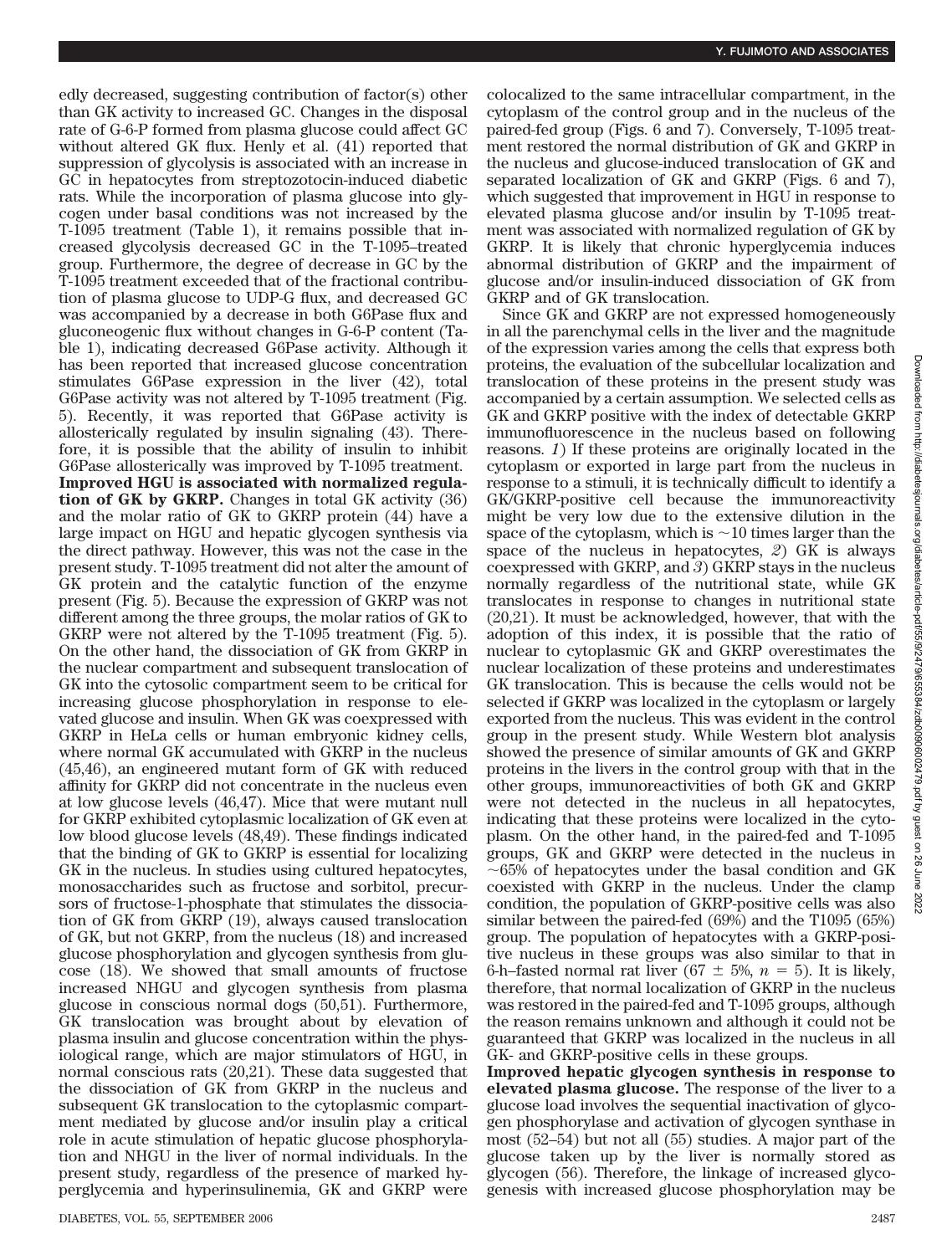critical in HGU in response to elevated glucose. Chronic normalization of hyperglycemia by T-1095 treatment improved total glycogen synthesis in response to elevated plasma glucose (Table 1), and the improvement was accompanied by the activation of glycogen synthase and inactivation of glycogen phosphorylase. Activation of glycogen synthase in hepatocytes by a glucose load has been attributed to an increased content of the intermediate (G-6-P), a potent activator of glycogen synthase (57), via increased glucose phosphorylation (58). This is not the case in the current study because there were no differences in liver G-6-P content among the three groups during the glucose clamp (Table 1). Glucose per se is also a strong regulator in activating glycogen synthase and in inhibiting glycogen phosphorylase in the liver (59). Binding of glucose to phosphorylase a causes a conformational change that renders the enzyme a better substrate for dephosphorylation by protein phosphatase-1. Glucose thus favors the conversion of phosphorylase a to phosphorylase b. Because phosphorylase a is a potent inhibitor of glycogen synthase phosphatase, the decrease in phosphorylase a relieves the inhibition of synthase phosphatase. Glucoseand/or insulin-induced activation of glycogen synthase in the liver is markedly impaired in ZDF rats (21). Therefore, it is likely that impaired regulation of glycogen phosphorylase and synthase activities by glucose is improved in ZDF rats by the treatment with T-1095. The mechanism responsible for impaired regulation of glycogen phosphorylase and synthase activities by glucose in this model of obese type 2 diabetes, and the improvement by chronic restoration of hyperglycemia remains unknown.

ZDF rats have two to three times higher glycogen content compared with the lean littermates (21). The T-1095 treatment decreased hepatic glycogen content by 30% (Table 1). The higher glycogen content in ZDF rats was accompanied by a much lower glycogenolytic flux (Table 1). The contribution of glycogenolysis to EGP was extremely low  $(<\!\!4\!\%$ ; Table 1) in ZDF rats compared with that  $(\sim 50\%)$  reported in normal rats using a similar analytical method (60). Indeed, hepatic glycogen content in 14-week-old ZDF rats was not decreased by longer fasting  $(296 \pm 27 \text{ in } 24\text{-}h \text{ fasted } [n = 5] \text{ vs. } 304 \pm 48 \text{ in } 6\text{-}h \text{ fasted}$  $[n = 6]$ ). Increased hepatic glycogen content and decreased net glycogenolysis have been reported in obese humans (34) and obese rodent models (61,62). An increased plasma FFA level has been reported to increase hepatic glycogen content (63) and to decrease hepatic glycogenolysis (63,64) in healthy humans. Glucose at concentrations that are within the physiological range (8–20 mmol/l) strongly inhibits hepatic glycogen phosphorylase a activity in a dose-dependent manner via an allosteric mechanism (65). An increased blood glucose level inhibits net hepatic glycogenolysis by decreasing glycogen phosphorylase flux in overnight-fasted subjects (14). Therefore, hyperlipidemia and hyperglycemia might contribute to maintain hepatic glycogen content at higherthan-normal levels. The T-1095 treatment reduced plasma glucose levels in both the postabsorptive (Fig. 1) and postprandial (Fig. 2) states, although the treatment did not alter plasma FFA levels (Figs. 1 and 2). The fractional contribution of sources (including glycogen) other than plasma glucose and PEP to UDP-G flux tended to be higher in the T-1095 group (Table 1). It is possible that T-1095 treatment decreases hepatic glycogen content by partially releasing the hyperglycemia-mediated inhibition of glycogenolysis in the ZDF rats.

In summary, the results from the present study suggested that chronic hyperglycemia impairs glucose- and/or insulin-induced dissociation of GK from GKRP that is responsible, at least partly, for the impaired response of hepatic glucose flux to elevated glucose and/or insulin. It has been reported in individuals with type 2 diabetes that fructose decreases the glucose and insulin response to an oral glucose tolerance test (66) and that the ability of hyperglycemia per se to suppress hepatic glucose production was nearly normalized by the addition of a catalytic amount of fructose (67). Thus, it is possible that chronic hyperglycemia-induced impairment of short-term activation of GK via dissociation of this enzyme from GKRP could be one cause of defective HGU in subjects with obese type 2 diabetes. The mechanism by which glucoseand/or insulin-induced dissociation of GK from GKRP and subsequent translocation in the liver are impaired by chronic hyperglycemia is a subject for further study.

### **ACKNOWLEDGMENTS**

This research was supported by grants from the National Institutes of Health (DK60667 [to M.S.]). The Cell Imaging Core Resource at Vanderbilt University Medical Center is supported by grants from the National Institutes of Health (CA68485 and DK20593).

The authors acknowledge Drs. Takeshi Matsumoto, Kenji Arakawa, and Masao Nawano, Tanabe Seiyaku, Saitama, Japan, for offering T-1095 and for their suggestions. The authors also thank Dr. Mary C. Moore, Vanderbilt University Medical Center, for the careful reading of this manuscript.

#### **REFERENCES**

- 1. Campbell PJ, Mandarino LJ, Gerich JE: Quantification of the relative impairment in actions of insulin on hepatic glucose production and peripheral glucose uptake in non-insulin-dependent diabetes mellitus. *Metabolism* 37:15–21, 1988
- 2. DeFronzo RA: Lilly lecture 1987: The triumvirate:  $\beta$ -cell, muscle, liver: a collusion responsible for NIDDM. *Diabetes* 37:667–687, 1988
- 3. DeFronzo RA, Simonson D, Ferrannini E: Hepatic and peripheral insulin resistance: a common feature of type 2 (non-insulin-dependent) and type 1 (insulin-dependent) diabetes mellitus. *Diabetologia* 23:313–319, 1982
- 4. Mevorach M, Giacca A, Aharon Y, Hawkins M, Shamoon H, Rossetti L: Regulation of endogenous glucose production by glucose per se is impaired in type 2 diabetes mellitus. *J Clin Invest* 102:744–753, 1998
- 5. Basu A, Basu R, Shah P, Vella A, Johnson CM, Nair KS, Jensen MD, Schwenk WF, Rizza RA: Effects of type 2 diabetes on the ability of insulin and glucose to regulate splanchnic and muscle glucose metabolism: evidence for a defect in hepatic glucokinase activity. *Diabetes* 49:272–283, 2000
- 6. Ludvik B, Nolan JJ, Roberts A, Baloga J, Joyce M, Bell JM, Olefsky JM: Evidence for decreased splanchnic glucose uptake after oral glucose administration in non-insulin-dependent diabetes mellitus. *J Clin Invest* 100:2354–2361, 1997
- 7. Rossetti L, Giaccari A, DeFronzo RA: Glucose toxicity. *Diabetes Care* 13:610–630, 1990
- 8. Leahy JL, Bonner-Weir S, Weir GC: β-Cell dysfunction induced by chronic hyperglycemia: current ideas on mechanism of impaired glucose-induced insulin secretion. *Diabetes Care* 15:442–455, 1992
- 9. Kahn BB, Shulman GI, DeFronzo RA, Cushman SW, Rossetti L: Normalization of blood glucose in diabetic rats with phlorizin treatment reverses insulin-resistant glucose transport in adipose cells without restoring glucose transporter gene expression. *J Clin Invest* 87:561–570, 1991
- 10. Nawano M, Oku A, Ueta K, Umebayashi I, Ishirahara T, Arakawa K, Saito A, Anai M, Kikuchi M, Asano T: Hyperglycemia contributes insulin resistance in hepatic and adipose tissue but not skeletal muscle of ZDF rats. *Am J Physiol Endocrinol Metab* 278:E535–E543, 2000
- 11. Kim JK, Zisman A, Fillmore JJ, Peroni OD, Kotani K, Perret P, Zong H, Dong J, Kahn CR, Kahn BB, Shulman GI: Glucose toxicity and the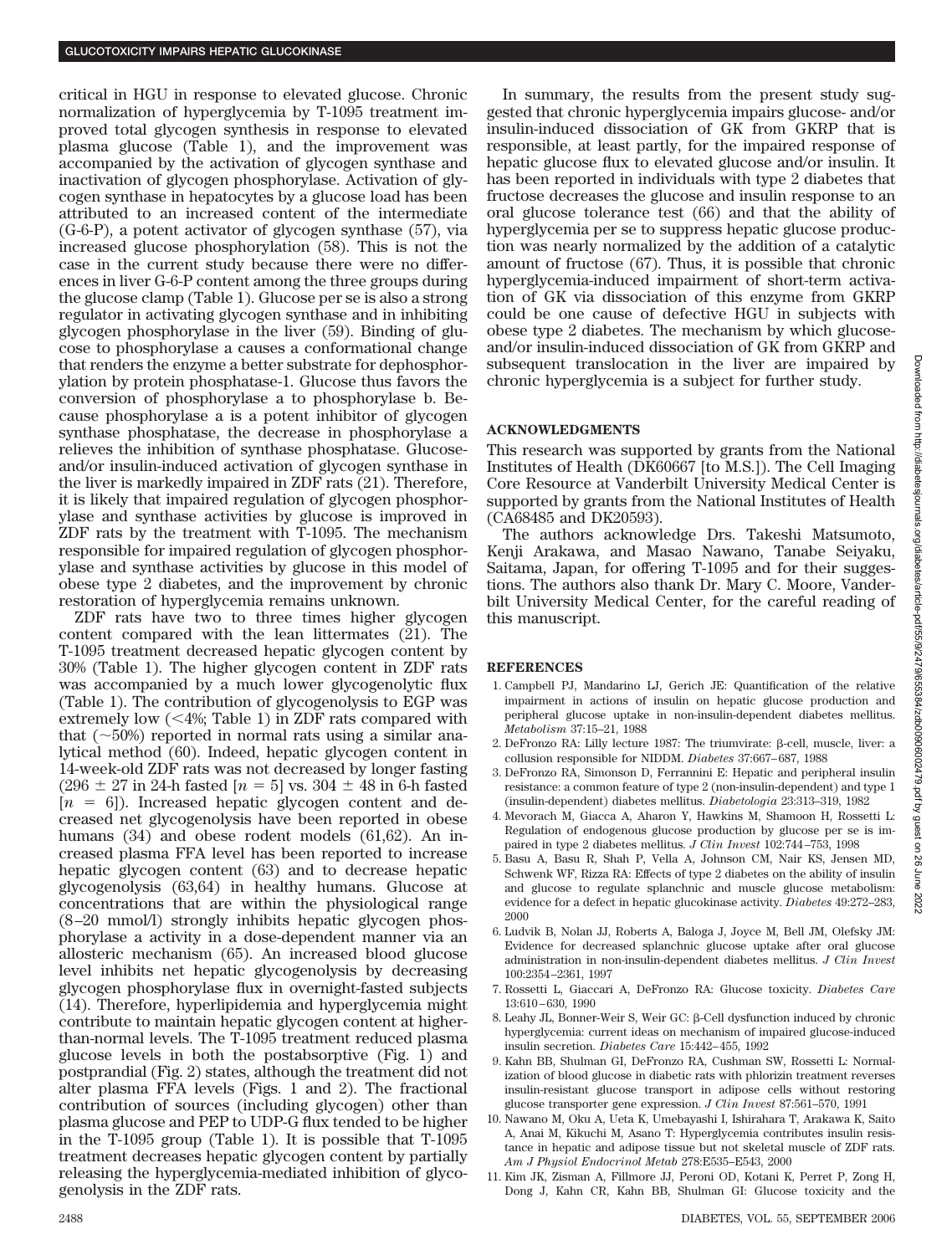development of diabetes in mice with muscle-specific inactivation of GLUT4. *J Clin Invest* 108:153–160, 2001

- 12. Hawkins M, Gabriely I, Wozniak R, Reddy K, Rossetti L, Shamoon H: Glycemic control determines hepatic and peripheral glucose effectiveness in type 2 diabetic subjects. *Diabetes* 51:2179–2189, 2002
- 13. DeFronzo RA, Gunnarsson R, Bjorkman O, Olsson M, Wahren J: Effects of insulin on peripheral and splanchnic glucose metabolism in noninsulindependent (type II) diabetes mellitus. *J Clin Invest* 76:149–155, 1985
- 14. Petersen KF, Laurent D, Rothman DL, Cline GW, Shulman GI: Mechanism by which glucose and insulin inhibit net hepatic glycogenolysis in humans. *J Clin Invest* 101:1203–1209, 1998
- 15. DeFronzo RA, Ferrannini E, Hendler R, Felig P, Wahren J: Regulation of splanchnic and peripheral glucose uptake by insulin and hyperglycemia in man. *Diabetes* 32:35–45, 1983
- 16. Giaccari A, Rossetti L: Predominant role of gluconeogenesis in the hepatic glycogen repletion of diabetic rats. *J Clin Invest* 89:36–45, 1992
- 17. Basu A, Basu R, Shah P, Vella A, Johnson CM, Jensen M, Nair KS, Schwenk WF, Rizza RA: Type 2 diabetes impairs splanchnic uptake of glucose but does not alter intestinal glucose absorption during enteral glucose feeding: additional evidence for a defect in hepatic glucokinase activity. *Diabetes* 50:1351–1362, 2001
- 18. Agius L: The physiological role of glucokinase binding and translocation in hepatocytes. *Advan Enzyme Regul* 38:303–331, 1998
- 19. Van Schaftingen E, Vandercammen A, Detheux M, Davies DR: The regulatory protein of liver glucokinase. *Advan Enzyme Regul* 32:133–148, 1992
- 20. Chu CA, Fujimoto Y, Igawa K, Grimsby J, Grippo JF, Magnuson MA, Cherrington AD, Shiota M: Rapid translocation of hepatic glucokinase in response to intraduodenal glucose infusion and changes in plasma glucose and insulin in conscious rats. *Am J Physiol Gastrointest Liver Physiol* 286:G627–G634, 2004
- 21. Fujimoto Y, Donahue EP, Shiota M: Defect in glucokinase translocation in Zucker diabetic fatty rats. *Am J Physiol Endocrinol Metab* 287:E414–E423, 2004
- 22. Barzilai N, Rossetti L: Role of glucokinase and glucose-6-phosphatase in the acute and chronic regulation of hepatic glucose fluxes by insulin. *J Biol Chem* 268:25019–25025, 1993
- 23. Lange AJ, Arion WJ, Burchell A, Burchell B: Aluminum ions are required for stabilization and inhibition of hepatic microsomal glucose-6-phosphatase by sodium fluoride. *J Biol Chem* 261:101–107, 1986
- 24. Golden S, Wals PA, Katz J: An improved procedure for the assay of glycogen synthase and phosphorylase in rat liver homogenates. *Anal Biochem* 77:436–445, 1977
- 25. Issekutz B Jr: Studies on hepatic glucose cycles in normal and methylprednisolone-treated dogs. *Metabolism* 26:157–170, 1977
- 26. De Bodo RC, Steele R, Altszuler N, Dunn A, Bishop JS: Effects of insulin on hepatic glucose metabolism and glucose utilization by tissues. *Diabetes* 12:16–30, 1963
- 27. Giaccari A, Rossetti L: Isocratic high-performance liquid chromatographic determination of the concentration and specific radioactivity of phosphoenolpyruvate and uridine diphosphate glucose in tissue extracts. *J Chromatogr* 497:69–78, 1989
- 28. Steele R, Wall JS, DeBodo RC, Altszuler N, Kiang SP, Bjerkins C: Measurement of size and turnover rate of body glucose pool by the isotope dilution method. *Am J Physiol* 187:15–24, 1965
- 29. Tiedge M, Krug U, Lenzen S: Modulation of human glucokinase intrinsic activity by SH reagents mirrors post-translational regulation of enzyme activity. *Biochim Biophys Acta* 1337:175–190, 1997
- 30. Bandsma RH, Grefhorst A, van Dijk TH, van der Sluijs FH, Hammer A, Reijngoud DJ, Kuipers F: Enhanced glucose cycling and suppressed de novo synthesis of glucose-6-phosphate result in a net unchanged hepatic glucose output in ob/ob mice. *Diabetologia* 47:2022–2031, 2004
- 31. Efendic S, Wajngot A, Vranic M: Increased activity of the glucose cycle in the liver: early characteristic of type 2 diabetes. *Proc Natl Acad SciUSA* 82:2965–2969, 1985
- 32. Rooney DP, Neely RD, Beatty O, Bell NP, Sheridan B, Atkinson AB, Trimble ER, Bell PM: Contribution of glucose/glucose 6-phosphate cycle activity to insulin resistance in type 2 (non-insulin-dependent) diabetes mellitus. *Diabetologia* 36:106–112, 1993
- 33. Magnusson I, Rothman DL, Katz LD, Shulman RG, Shulman GI: Increased rate of gluconeogenesis in type II diabetes mellitus: a 13C nuclear magnetic resonance study. *J Clin Invest* 90:1323–1327, 1992
- 34. Muller C, Assimacopoulos-Jeannet F, Mosimann F, Schneiter P, Riou JP, Pachiaudi C, Felber JP, Jequier E, Jeanrenaud B, Tappy L: Endogenous glucose production, gluconeogenesis and liver glycogen concentration in obese non-diabetic patients. *Diabetologia* 40:463–468, 1997
- 35. Katz J, Wals PA, Lee WN: Determination of pathways of glycogen synthesis

and the dilution of the three-carbon pool with [U-13C]glucose. *Proc Natl Acad SciUSA* 88:2103–2107, 1991

- 36. Agius L, Peak M, Newgard CB, Gomez-Foix AM, Guinovart JJ: Evidence for a role of glucose-induced translocation of glucokinase in the control of hepatic glycogen synthesis. *J Biol Chem* 271:30479–30486, 1996
- 37. Barzilai N, Banerjee S, Hawkins M, Chen W, Rossetti L: Caloric restriction reverses hepatic insulin resistance in aging rats by decreasing visceral fat. *J Clin Invest* 101:1353–1361, 1998
- 38. Barzilai N, Hawkins M, Angelov I, Rossetti L: Glucosamine-induced inhibition of liver glucokinase impairs the ability of hyperglycemia to suppress endogenous glucose production. *Diabetes* 45:1329–1335, 1996
- 39. Sapag-Hagar M, Marco R, Sols A: Distribution of hexokinase and glucokinase between parenchymal and non-parenchymal cells of rat liver. *FEBS Lett* 3:68–71, 1969
- 40. Lickley HL, Kemmer FW, el-Tayeb KM, Vranic M: Importance of glucagon in the control of futile cycling as studied in alloxan-diabetic dogs. *Diabetologia* 30:175–182, 1987
- 41. Henly DC, Phillips JW, Berry MN: Suppression of glycolysis is associated with an increase in glucose cycling in hepatocytes from diabetic rats. *J Biol Chem* 271:11268–11271, 1996
- 42. Massillon D: Regulation of the glucose-6-phosphatase gene by glucose occurs by transcriptional and post-transcriptional mechanisms: differential effect of glucose and xylitol. *J Biol Chem* 276:4055–4062, 2001
- 43. Mithieux G, Daniele N, Payrastre B, Zitoun C: Liver microsomal glucose-6-phosphatase is competitively inhibited by the lipid products of phosphatidylinositol 3-kinase. *J Biol Chem* 273:17–19, 1998
- 44. De la Iglesia N, Mukhtar M, Seoane J, Guinovart JJ, Agius L: The role of the regulatory protein of glucokinase in the glucose sensory mechanism of the hepatocyte. *J Biol Chem* 275:10597–10603, 2000
- 45. Bosco D, Meda P, Iynedjian PB: Glucokinase and glucokinase regulatory protein: mutual dependence for nuclear localization. *Biochem J* 348:215– 222, 2000
- 46. Shiota C, Coffey J, Grimsby J, Grippo JF, Magnuson MA: Nuclear import of hepatic glucokinase depends upon glucokinase regulatory protein, whereas export is due to a nuclear export signal sequence in glucokinase. *J Biol Chem* 274:37125–37130, 1999
- 47. De la Iglesia N, Veiga-da-Cunha M, Van Schaftingen E, Guinovart JJ, Ferrer JC: Glucokinase regulatory protein is essential for the proper subcellular localization of liver glucokinase. *FEBS Lett* 456:332–338, 1999
- 48. Grimsby J, Coffey JW, Dvorozniak MT, Magram J, Li G, Matschinsky FM, Shiota C, Kaur S, Magnuson MA, Grippo JF: Characterization of glucokinase regulatory protein-deficient mice. *J Biol Chem* 275:7826–7831, 2000
- 49. Farrelly D, Brown KS, Tieman A, Ren J, Lira SA, Hagan D, Gregg R, Mookhtiar KA, Hariharan N: Mice mutant for glucokinase regulatory protein exhibit decreased liver glucokinase: a sequestration mechanism in metabolic regulation. *Proc Natl Acad SciUSA* 96:14511–14516, 1999
- 50. Shiota M, Moore MC, Galassetti P, Monohan M, Neal DW, Shulman GI, Cherrington AD: Inclusion of low amounts of fructose with an intraduodenal glucose load markedly reduces postprandial hyperglycemia and hyperinsulinemia in the conscious dog. *Diabetes* 51:469–478, 2002
- 51. Shiota M, Galassetti P, Monohan M, Neal DW, Cherrington AD: Small amounts of fructose markedly augment net hepatic glucose uptake in the conscious dog. *Diabetes* 47:867–873, 1998
- 52. De Wulf H, Hers HG: The stimulation of glycogen synthesis and of glycogen synthetase in the liver by glucocorticoids. *Eur J Biochem* 2:57–60, 1967
- 53. Nuttall FQ, Gannon MC, Larner J: Oral glucose effect on glycogen synthetase and phosphorylase in heart, muscle and liver. *Physiol Chem Phys* 4:497–515, 1972
- 54. Nuttall FQ, Theen JW, Niewoehner C, Gilboe DP: Response of liver glycogen synthase and phosphorylase to in vivo glucose and glucose analogues. *Am J Physiol* 245:E521–E527, 1983
- 55. Van de Werve G, Jeanrenaud B: The onset of liver glycogen synthesis in fasted-refed lean and genetically obese (fa/fa) rats. *Diabetologia* 30:169– 174, 1987
- 56. Gerich JE: Control of glycaemia. *Baillieres Clin Endocrinol Metab* 7:551– 586, 1993
- 57. Villar-Palasi C, Guinovart JJ: The role of glucose 6-phosphate in the control of glycogen synthase. *FASEB J* 11:544–558, 1997
- 58. Cadefau J, Bollen M, Stalmans W: Glucose-induced glycogenesis in the liver involves the glucose-6-phosphate-dependent dephosphorylation of glycogen synthase. *Biochem J* 322:745–750, 1997
- 59. Bollen M, Keppens S, Stalmans W: Specific features of glycogen metabolism in the liver. *Biochem J* 336:19–31, 1998
- 60. Giaccari A, Morviducci L, Pastore L, Zorretta D, Sbraccia P, Maroccia E, Buongiorno A, Tamburrano G: Relative contribution of glycogenolysis and gluconeogenesis to hepatic glucose production in control and diabetic